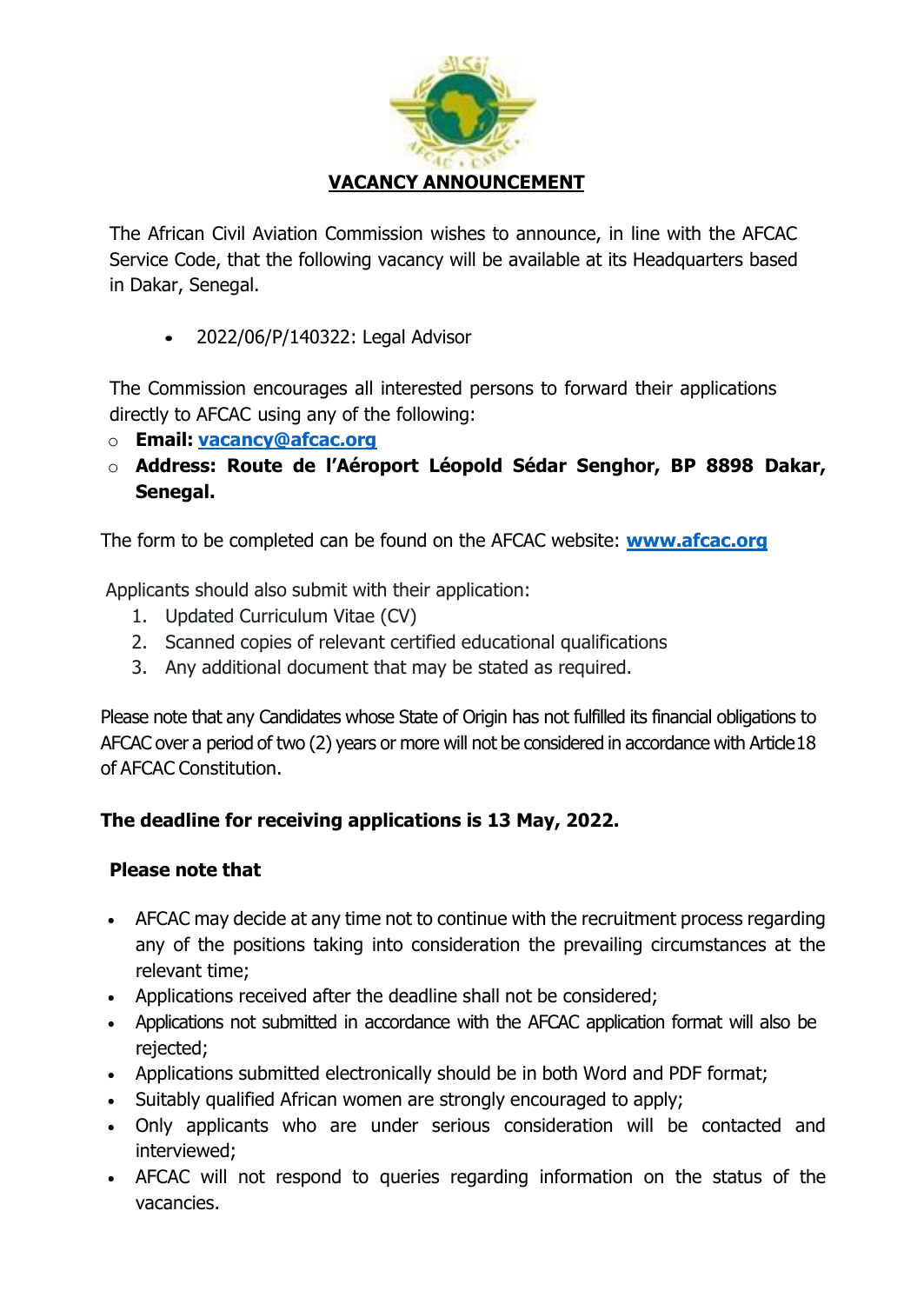### **DURATION OF APPOINTMENT:**

Fixed term contract of three (3) years, with renewal subject to satisfactory performance (first year is probationary).

### **OBLIGATIONS AND PRIVILEGES**

AFCAC staff members are international public servants subject to the authority of the Secretary General and their conditions of Service are regulated by the AFCAC Service Code and Manuals.

AFCAC staff members are expected to conduct themselves in a manner befitting their status as international public servants.

#### **CLASSIFICATION OF POSTS AND STAFF**

The classification of post and Staff will be in accordance with the AFCAC Service Code.

#### **SALARIES AND ALLOWANCES**

The salary and allowances are in accordance with the AFCAC Service Code.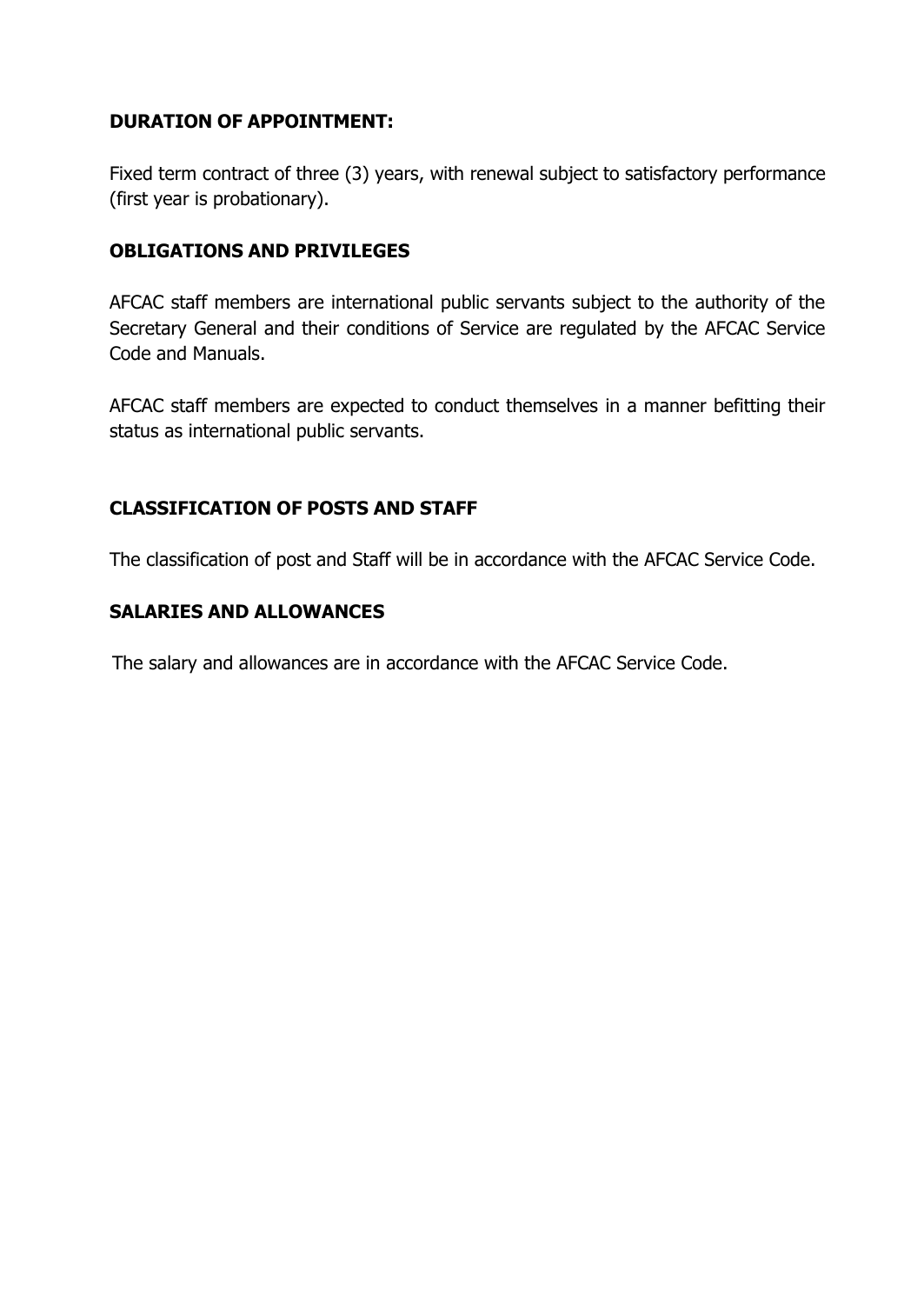### **VACANCY NOTICE 2022/06/P/14032022**

### **VACANCY NOTICE FOR THE RECRUITMENT OF THE LEGAL ADVISOR OF AFCAC**

| <b>Post Title:</b>                     | <b>Legal Advisor</b>                 | <b>VACANCY</b><br><b>NOTICE</b><br>$N^{\circ}$ | 2022/06/P/140322                                                                  |
|----------------------------------------|--------------------------------------|------------------------------------------------|-----------------------------------------------------------------------------------|
| Level:                                 | $P - 4$                              | <b>Posting Period:</b>                         | 14 March, 2022 - 13<br>May, 2022                                                  |
| <b>Professional</b><br><b>Contract</b> | <b>Three</b><br>years,<br>renewable. | <b>Remuneration</b><br>package (Annual)        | (Net Per Annum)<br>USD 75 602 + Post<br><b>Adjustment (subject</b><br>to change). |
| Reports to:                            | <b>Secretary General</b>             | Duty station :                                 | <b>AFCAC Headquarters</b><br>Dakar, Senegal                                       |
| Date of entry on duty:                 |                                      | $1st$ July 2022                                |                                                                                   |

## **THE ORGANIZATION SETTING**

**POSITION INFORMATION**

The African Civil Aviation Commission (AFCAC) is a specialized agency of the African Union responsible for Civil Aviation matters in Africa. Its objectives are to coordinate civil aviation matters in Africa and to cooperate with the International Civil Aviation Organization (ICAO) and other bodies which are involved in the promotion and development of civil aviation; and, as an Executing Agency of the Yamoussoukro Decision (YD), AFCAC facilitates, coordinates and ensures the successful implementation of the Single African Air Transport Market (SAATM).

The mission of AFCAC is to facilitate cooperation and coordination among African States towards the development of an integrated and sustainable air transport system and foster the implementation of ICAO Standard and Recommended Practices (SARPPs); and the Commission's vision is to have a liberalized, safe, secure, environment friendly, reliable, sustainable and modern air transport industry in Africa. AFCAC's main responsibility as the Executing Agency (EA) is to ensure the consistent and full implementation of the Yamoussoukro Decision (YD) and the realization of the Single African Air Transport Market (SAATM) towards contributing to the African Union Agenda 2063. The objective is, amongst others, to facilitate seamless and smooth operationalization of the SAATM to ensure the sustainable development of air transport and those activities of the Executing Agency (EA) facilitate the growth of the intra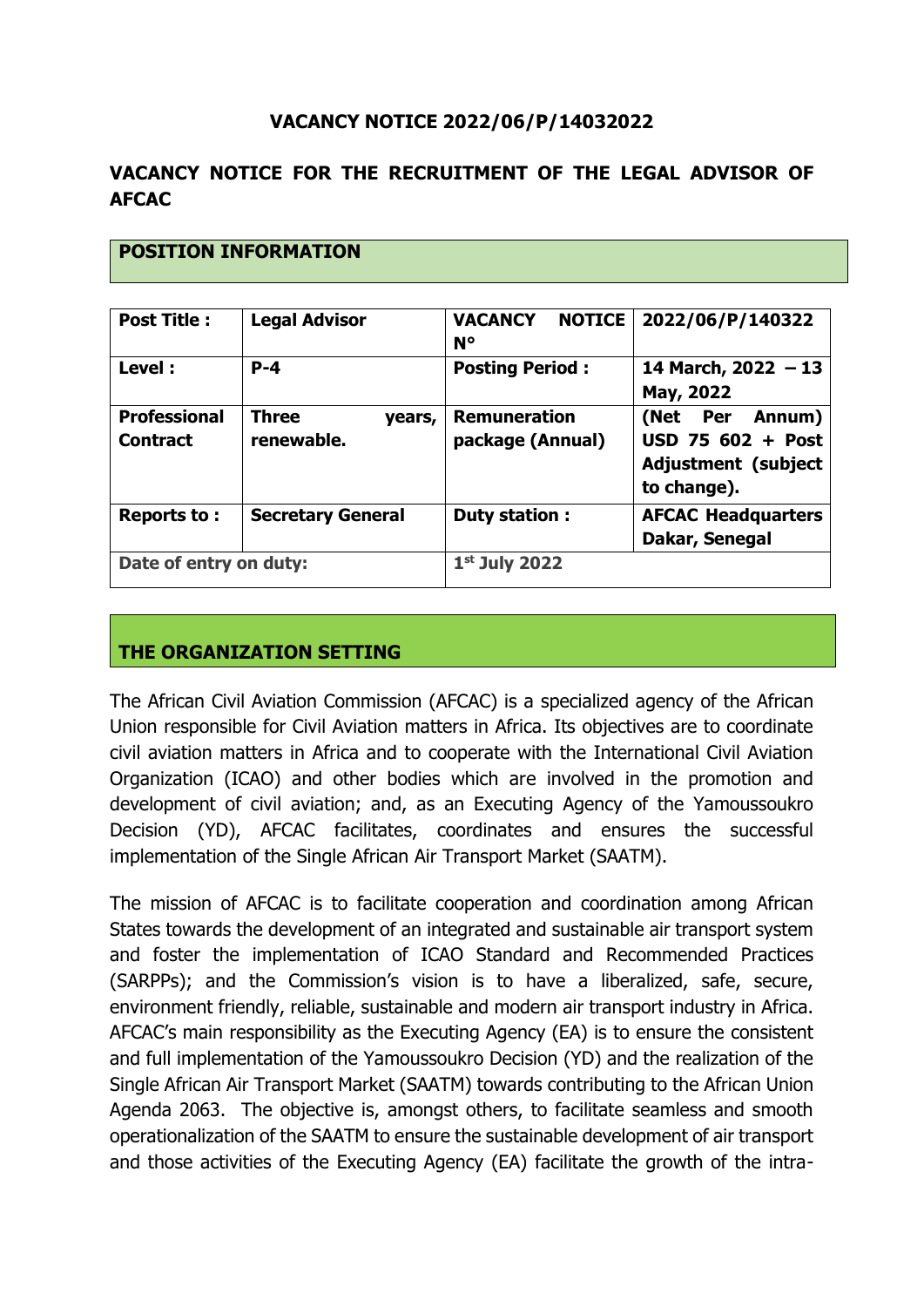African Air Transport Market. The EA's role, therefore, ensures the even-handed enforcement of the YD and the EA's regulatory oversight responsibilities across all AU member States and their s consistent application of and adherence with the Regulatory and Institutional Legal Instruments of the YD, its Operational Rules and Procedures. It also ensures that the operationalization of the SAATM creates a conducive environment for sustainable development of air transport in Africa.

The Secretariat is led by the Secretary General who reports to the AFCAC Bureau and the Plenary of the Commission. The Director of Safety and Technical Services, the Director of Air Transport, the Legal Advisor, the Public Information & External Relations Officer and the Head of Corporate Services report to the Secretary General.

### **SUMMARY OF FUNCTIONS AND RESPONSIBILITIES – IMPACT OF OUTCOME OF THE POSITION**

The Legal Advisor provides the necessary legal expertise in the fields of law pertaining to AFCAC's attributions.

#### **MAJOR DUTIES AND RESPONSIBILITIES**

- Participate in the implementation and review of the African Civil Aviation Policy
- Advise African States on the establishment and maintenance of autonomous civil aviation entities.
- Oversee the management and review of the Seat Agreement between AFCAC and the Host State.
- Participate in the settlement of disputes between operators and African States.
- Participate in the activities for the protection of consumer rights.
- Participate in Africa legal negotiations relating to the implementation of the Yamoussoukro Decision.
- Develop rules and regulations aimed at enabling African States to have harmonized positions.
- Ensure the follow-up with the States on the signature and ratification of international Treaties relevant for aviation.
- Ensure the interface of AFCAC with the AU, the AU Organs and the Regional Economic Communities on issues with legal implications.
- Ensure AFCAC's compliance with legal procedures (namely by carrying out the review of all AFCAC's contracts and commitments prior to their signature) and advice the Secretary General on any issue relating to law.
- Provide legal advice on any modification and/or revision of AFCAC's Service Code, Administrative Rules and Procedures, Manual of Administrative, Financial and Accounting Procedures, etc.
- Provide support services to all AFCAC Directorates, Committees, Working Groups, etc on all matters with legal implications.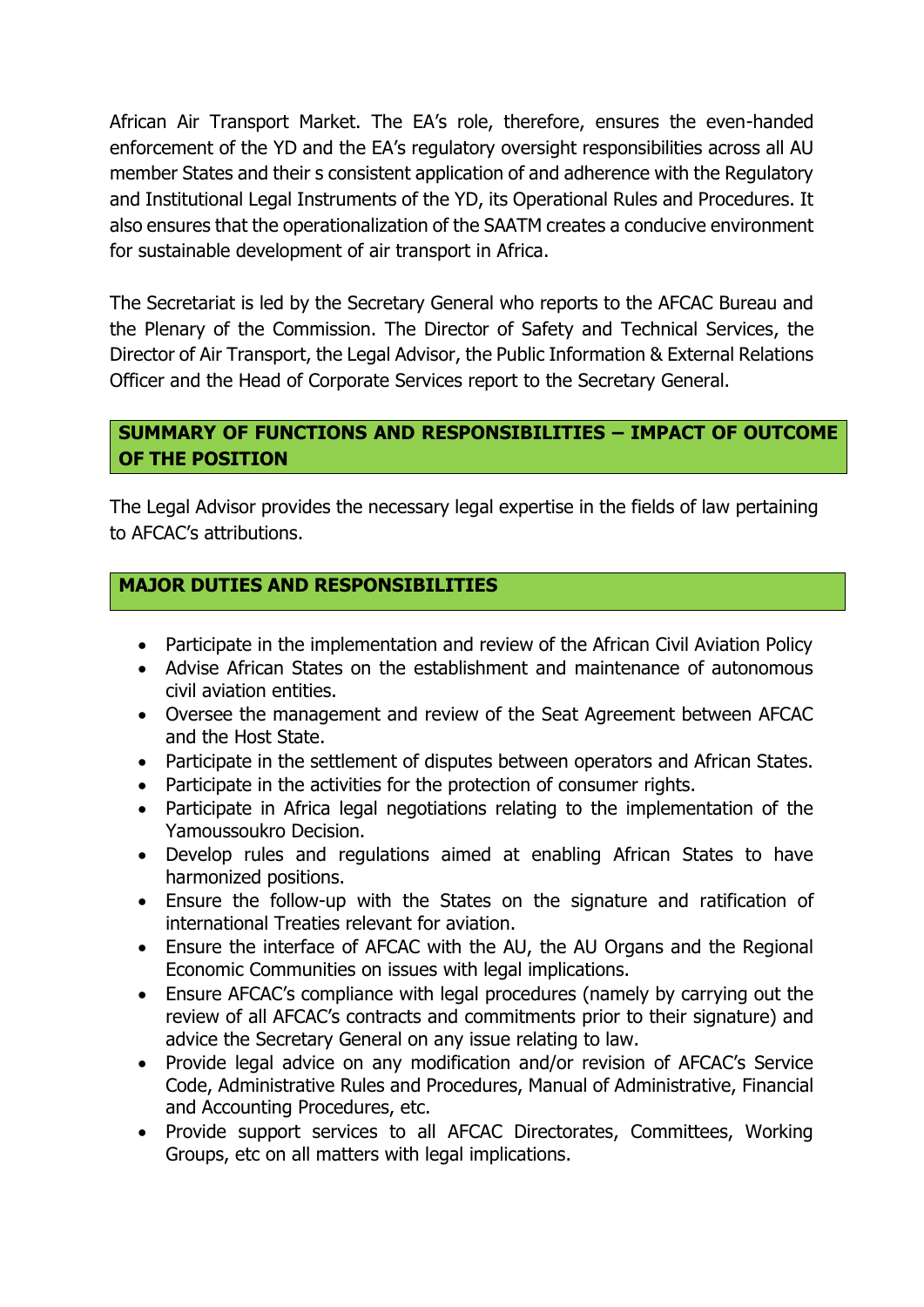- Establish Committees, Sub-Committees, Working Groups, etc., when necessary to coordinate African positions on legal matters.
- Develop Working Papers on behalf of AFCAC on meetings dealing with legal issues.
- Carry out other duties assigned by the Secretary General.

## **QUALIFICATIONS AND EXPERIENCE**

#### **Educational background**

• Advanced university degree with specialization in public international law and air law or equivalent academic qualifications. Practice of public international law, in particular air law, treaty law, and law of international organizations.

#### **Professional experience and knowledge:**

At least fifteen (15) years in national or international organizations in the field of civil aviation.

- Practical experience in negotiating with senior officials in governments and multinational organizations. Carry out other duties assigned by the Secretary General.
- Excellent verbal and written communication skills.
- Excellent negotiation skills.
- Being rigorous and decisive.
- Possessing proven skills in the field of advice.
- Excellent problem-solving skills.
- Ability to work under pressure and irregular working hours
- Good interpersonal skills.
- Fluency in at least one of the working languages of AFCAC.
- Knowledge of more than one of the working languages of AFCAC (including English) shall be an added advantage.
- Being mobile.

### **WORK RELATIONSHIPS AND CONTACTS**

### **FUNCTIONAL LINKS:**

- Secretary General
- Other AFCAC staff
- Members of working groups, committees, sub-committees
- Working Groups, Committees and Sub-Committees

#### **EXTERNAL LINKS:**